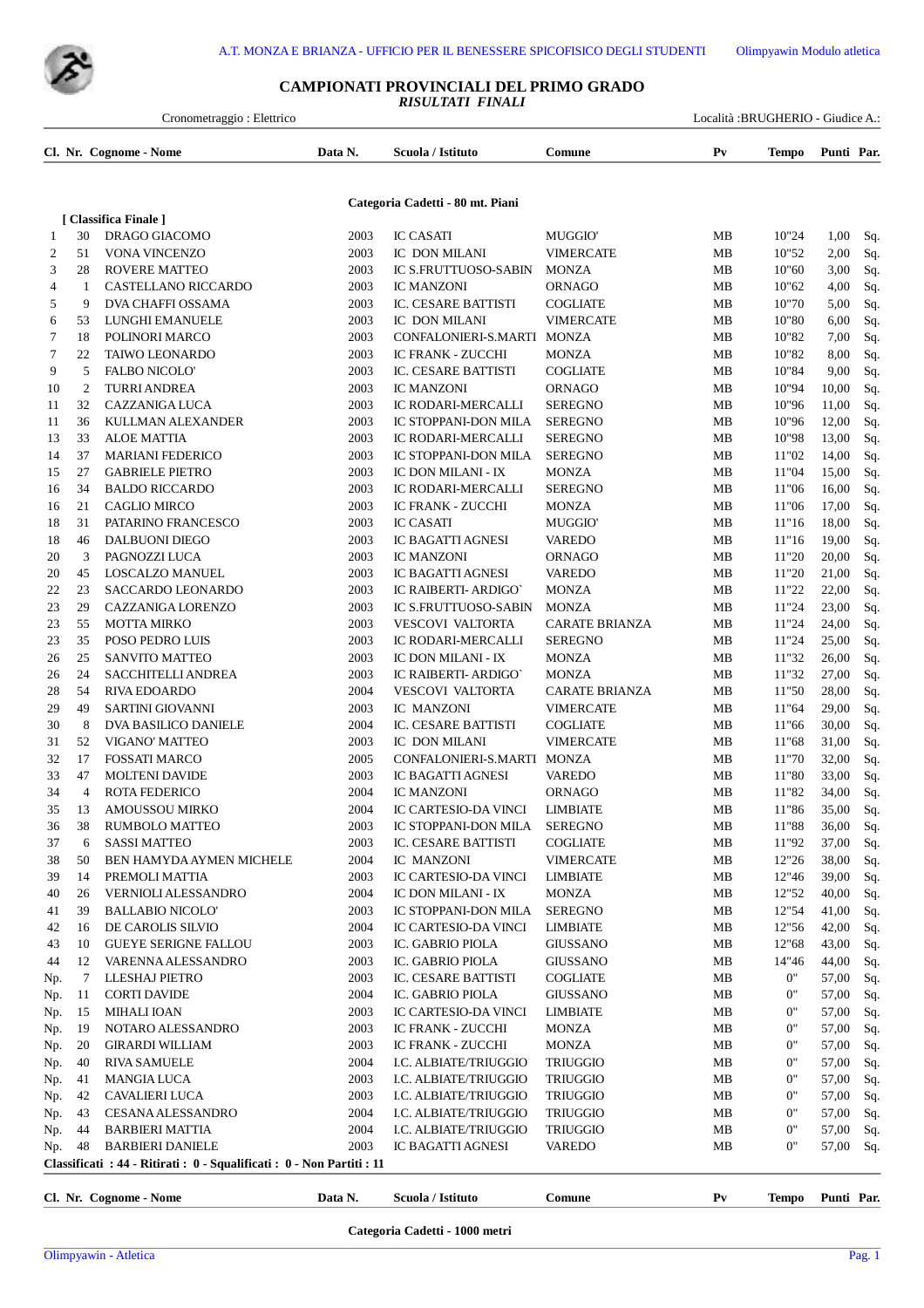|                      | Cl. Nr. Cognome - Nome                                                | Data N.      | Scuola / Istituto              | Comune                | P <sub>V</sub> | Tempo   | Punti Par. |     |
|----------------------|-----------------------------------------------------------------------|--------------|--------------------------------|-----------------------|----------------|---------|------------|-----|
|                      |                                                                       |              | Categoria Cadetti - 1000 metri |                       |                |         |            |     |
|                      | [ Classifica Finale segue ]                                           |              |                                |                       |                |         |            |     |
|                      | [ Classifica Finale ]                                                 |              |                                |                       |                |         |            |     |
| 12<br>1              | <b>GIGLIO ANDREA</b>                                                  | 2004         | IC CARTESIO-DA VINCI           | LIMBIATE              | MВ             | 3'08"02 | 1,00       | Sq. |
| 47<br>2              | COLOMBO OLIOTTI MAURO                                                 | 2004         | IC DON MILANI                  | <b>VIMERCATE</b>      | MВ             | 3'11"72 | 2,00       | Sq. |
| 3<br>25              | <b>FARAG MOHAMED</b>                                                  | 2003         | <b>IC CASATI</b>               | <b>MUGGIO</b>         | MВ             | 3'11"80 | 3,00       | Sq. |
| 4<br>45              | <b>COLOMBO FILIPPO</b>                                                | 2003         | IC DON MILANI                  | <b>VIMERCATE</b>      | MВ             | 3'12"48 | 4,00       | Sq. |
| 5<br>48              | <b>CANZI CHRISTIAN</b>                                                | 2004         | <b>VESCOVI VALTORTA</b>        | <b>CARATE BRIANZA</b> | MВ             | 3'12"62 | 5,00       | Sq. |
| 6<br>49              | <b>GALBIATI MATTIA</b>                                                | 2004         | <b>VESCOVI VALTORTA</b>        | <b>CARATE BRIANZA</b> | MВ             | 3'13"78 | 6,00       | Sq. |
| 7<br>27              | <b>FAVARATO MATTIA</b>                                                | 2003         | IC RODARI-MERCALLI             | <b>SEREGNO</b>        | MВ             | 3'14"38 | 7,00       | Sq. |
| 8<br>30              | <b>SOFIA MIRKO</b>                                                    | 2003         | IC STOPPANI-DON MILA           | <b>SEREGNO</b>        | MB             | 3'14"78 | 8,00       | Sq. |
| 9<br>2               | <b>BERNABO' CHRISTIAN</b>                                             | 2003         | <b>IC MANZONI</b>              | ORNAGO                | MВ             | 3'15"86 | 9,00       | Sq. |
| 24<br>10             | FACCA' ALBERTO                                                        | 2003         | IC S.FRUTTUOSO-SABIN           | <b>MONZA</b>          | MВ             | 3'18"76 | 10,00      | Sq. |
| 37<br>11             | <b>BEZZAOUI MEHDI</b>                                                 | 2004         | IC MANZONI                     | <b>VIMERCATE</b>      | MВ             | 3'21"92 | 11,00      | Sq. |
| 12<br>38             | SPADA DAMIANO                                                         | 2003         | IC MANZONI                     | <b>VIMERCATE</b>      | MВ             | 3'22"00 | 12,00      | Sq. |
| 13<br>$\overline{4}$ | MOSCONI ALESSANDRO                                                    | 2004         | IC. CESARE BATTISTI            | <b>COGLIATE</b>       | MB             | 3'22"06 | 13,00      | Sq. |
| 14<br>$\tau$         | <b>FALCONE XXXXXXX</b>                                                | 2003         | IC. CESARE BATTISTI            | <b>COGLIATE</b>       | MВ             | 3'22"76 | 14,00      | Sq. |
| 15<br>5              | <b>BORGHI ANDREA</b>                                                  | 2004         | IC. CESARE BATTISTI            | <b>COGLIATE</b>       | MВ             | 3'23"82 | 15,00      | Sq. |
| 16<br>46             | <b>VAGHI SIMONE</b>                                                   | 2003         | IC DON MILANI                  | <b>VIMERCATE</b>      | MВ             | 3'24"30 | 16,00      | Sq. |
| 17<br>15             | <b>ISMAN TOMMASO</b>                                                  | 2003         | CONFALONIERI-S.MARTI           | <b>MONZA</b>          | MВ             | 3'25"98 | 17,00      | Sq. |
| 18<br>34             | <b>BARBIERI DANIELE</b>                                               | 2003         |                                |                       |                | 3'26"54 | 18,00      | Sq. |
| 17<br>19             | <b>FERLITO FRANCESCO</b>                                              | 2003         | IC FRANK - ZUCCHI              | <b>MONZA</b>          | MВ             | 3'31"34 | 19,00      | Sq. |
| 20<br>26             | DE TONI DAVIDE                                                        | 2004         | <b>IC CASATI</b>               | <b>MUGGIO</b>         | MВ             | 3'32"90 | 20,00      | Sq. |
| 21<br>20             | <b>TOCCI MARIO</b>                                                    | 2003         | IC RAIBERTI- ARDIGO`           | <b>MONZA</b>          | MВ             | 3'33"12 | 21,00      | Sq. |
| 22<br>18             | RAIMONDI DANIEL                                                       | 2004         | IC FRANK - ZUCCHI              | <b>MONZA</b>          | MВ             | 3'34"68 | 22,00      | Sq. |
| 23<br>28             | <b>FORLEO SEVERIAN</b>                                                | 2004         | IC RODARI-MERCALLI             | <b>SEREGNO</b>        | MВ             | 3'36"24 | 23,00      | Sq. |
| 24<br>29             | <b>CASIRAGHI DAVIDE</b>                                               | 2003         | IC STOPPANI-DON MILA           | <b>SEREGNO</b>        | MB             | 3'38"24 | 24,00      | Sq. |
| 25<br>10             | <b>ELLI LORENZO</b>                                                   | 2003         | IC. GABRIO PIOLA               | <b>GIUSSANO</b>       | MВ             | 3'40"68 | 25,00      | Sq. |
| 26<br>22             | <b>MARINIELLO EROS</b>                                                | 2004         | IC DON MILANI - IX             | <b>MONZA</b>          | MВ             | 3'40"78 | 26,00      | Sq. |
| 27<br>8              | <b>GALLUCCI MANUEL</b>                                                | 2003         | IC. GABRIO PIOLA               | <b>GIUSSANO</b>       | MВ             | 3'40"88 | 27,00      | Sq. |
| 28<br>9              | <b>SAIDANE YAHIA</b>                                                  | 2003         | IC. GABRIO PIOLA               | <b>GIUSSANO</b>       | MВ             | 3'42"12 | 28,00      | Sq. |
| 29<br>3              | <b>TOSETTO MATTEO</b>                                                 | 2003         | <b>IC MANZONI</b>              | ORNAGO                | MB             | 3'43"26 | 29,00      | Sq. |
| 30<br>31             | LOFRANO LUCA                                                          | 2003         | IC STOPPANI-DON MILA           | <b>SEREGNO</b>        | MВ             | 3'46"38 | 30,00      | Sq. |
| 31<br>40             | LABOCCETTA NICOLO'                                                    | 2004         | IC MANZONI                     | <b>VIMERCATE</b>      | MВ             | 3'46"56 | 31,00      |     |
| 32<br>1              | <b>MOZZI MATTEO</b>                                                   |              |                                |                       |                | 3'47"44 |            | Sq. |
| 33<br>13             |                                                                       | 2004<br>2004 | <b>IC MANZONI</b>              | <b>ORNAGO</b>         | MВ             | 3'48"52 | 32,00      | Sq. |
| 33<br>16             | <b>BENEDUCE FRANCESCO</b>                                             |              | IC CARTESIO-DA VINCI           | <b>LIMBIATE</b>       | MВ             |         | 33,00      | Sq. |
|                      | <b>GHEZZI LUCA</b>                                                    | 2003         | CONFALONIERI-S.MARTI           | <b>MONZA</b>          | MВ             | 3'48"52 | 34,00      | Sq. |
| 35<br>35             | PANELLA ALESSANDRO                                                    | 2003         | <b>IC BAGATTI AGNESI</b>       | VAREDO                | MВ             | 3'48"64 | 35,00      | Sq. |
| 36<br>41             | <b>FAWZI WALID</b>                                                    | 2003         | IC MANZONI                     | <b>VIMERCATE</b>      | MВ             | 3'48"68 | 36,00      | Sq. |
| 37<br>39             | ROVELLI LUCA                                                          | 2004         | IC MANZONI                     | <b>VIMERCATE</b>      | MВ             | 3'54"38 | 37,00      | Sq. |
| 38<br>23             | MILAZZO GIORGIO                                                       | 2004         | IC DON MILANI - IX             | <b>MONZA</b>          | MВ             | 4'06"36 | 38,00      | Sq. |
| 39<br>43             | MELONCELLI LUCA                                                       | 2004         | IC MANZONI                     | <b>VIMERCATE</b>      | MВ             | 4'06"58 | 39,00      | Sq. |
| 40<br>6              | <b>MANFRON XXXXXXX</b>                                                | 2003         | IC. CESARE BATTISTI            | <b>COGLIATE</b>       | MВ             | 4'17"90 | 40,00      | Sq. |
| 11<br>Np.            | ANGILERI GIOVANNI                                                     | 2005         | IC. GABRIO PIOLA               | <b>GIUSSANO</b>       | MВ             | 0"      | 51,00      | Sq. |
| Np.<br>14            | PIROZZI ALESSANDRO                                                    | 2003         | IC CARTESIO-DA VINCI           | <b>LIMBIATE</b>       | MВ             | 0"      | 51,00      | Sq. |
| Np.<br>19            | ARBAN ALESSANDRO                                                      | 2003         | IC FRANK - ZUCCHI              | <b>MONZA</b>          | MВ             | 0"      | 51,00      | Sq. |
| Np.<br>21            | COLOMBO LIVIO                                                         | 2004         | IC RAIBERTI- ARDIGO'           | <b>MONZA</b>          | MВ             | 0"      | 51,00      | Sq. |
| 32<br>Np.            | ZOTTI EDOARDO                                                         | 2003         | I.C. ALBIATE/TRIUGGIO          | <b>TRIUGGIO</b>       | MB             | 0"      | 51,00      | Sq. |
| 33<br>Np.            | VIANELLO ROBERTO                                                      | 2003         | I.C. ALBIATE/TRIUGGIO          | <b>TRIUGGIO</b>       | MВ             | 0"      | 51,00      | Sq. |
| 36<br>Np.            | <b>GRIFO' KEVIN</b>                                                   | 2003         | IC BAGATTI AGNESI              | VAREDO                | MB             | 0"      | 51,00      | Sq. |
| 42<br>Np.            | <b>CERESOLI GIULIO</b>                                                | 2004         | IC MANZONI                     | <b>VIMERCATE</b>      | MB             | 0"      | 51,00      | Sq. |
| Np.<br>44            | VIANELLO LORENZO                                                      | 2003         | IC DON MILANI                  | VIMERCATE             | MВ             | 0"      | 51,00      | Sq. |
|                      | Classificati : 40 - Ritirati : 0 - Squalificati : 0 - Non Partiti : 9 |              |                                |                       |                |         |            |     |

|                |    | Cl. Nr. Cognome - Nome          | Data N. | Scuola / Istituto                     | Comune                | $P_{V}$ | <b>Tempo</b> | Punti Par. |          |
|----------------|----|---------------------------------|---------|---------------------------------------|-----------------------|---------|--------------|------------|----------|
|                |    |                                 |         | Categoria Cadetti - Staffetta 4 x 100 |                       |         |              |            |          |
|                |    | [ Classifica Finale ]           |         |                                       |                       |         |              |            |          |
|                | 14 | VIGANO' VONA                    |         | IC DON MILANI                         | <b>VIMERCATE</b>      | MВ      | 50"38        | 1,00       | Sq.      |
|                |    | <b>GROSSIER BARISELLI</b>       |         |                                       |                       |         |              |            |          |
| $\mathcal{D}$  | 9  | GUARDA JASON GIAMBO' SAMUEL     |         | <b>IC CASATI</b>                      | MUGGIO'               | MВ      | 51"96        | 2,00       | Sq.      |
|                |    | DRAGO GIACOMO D'AVOLA RICCARD   |         |                                       |                       |         |              |            |          |
| $\mathcal{R}$  | 15 | RIVA EDOARDO BERETTA RICCARD    |         | <b>VESCOVI VALTORTA</b>               | <b>CARATE BRIANZA</b> | MВ      | 52"20        | 3,00       | Sq.      |
|                |    | RONCALLI MATTEO DEL GROSSI GIAC |         |                                       |                       |         |              |            |          |
| $\overline{4}$ | 10 | KULLMAN MARIANI                 |         | IC STOPPANI-DON MILA                  | <b>SEREGNO</b>        | MВ      | 52"58        | 4,00       | Sq.      |
|                |    | Olimpyawin - Atletica           |         |                                       |                       |         |              |            | Pag. $2$ |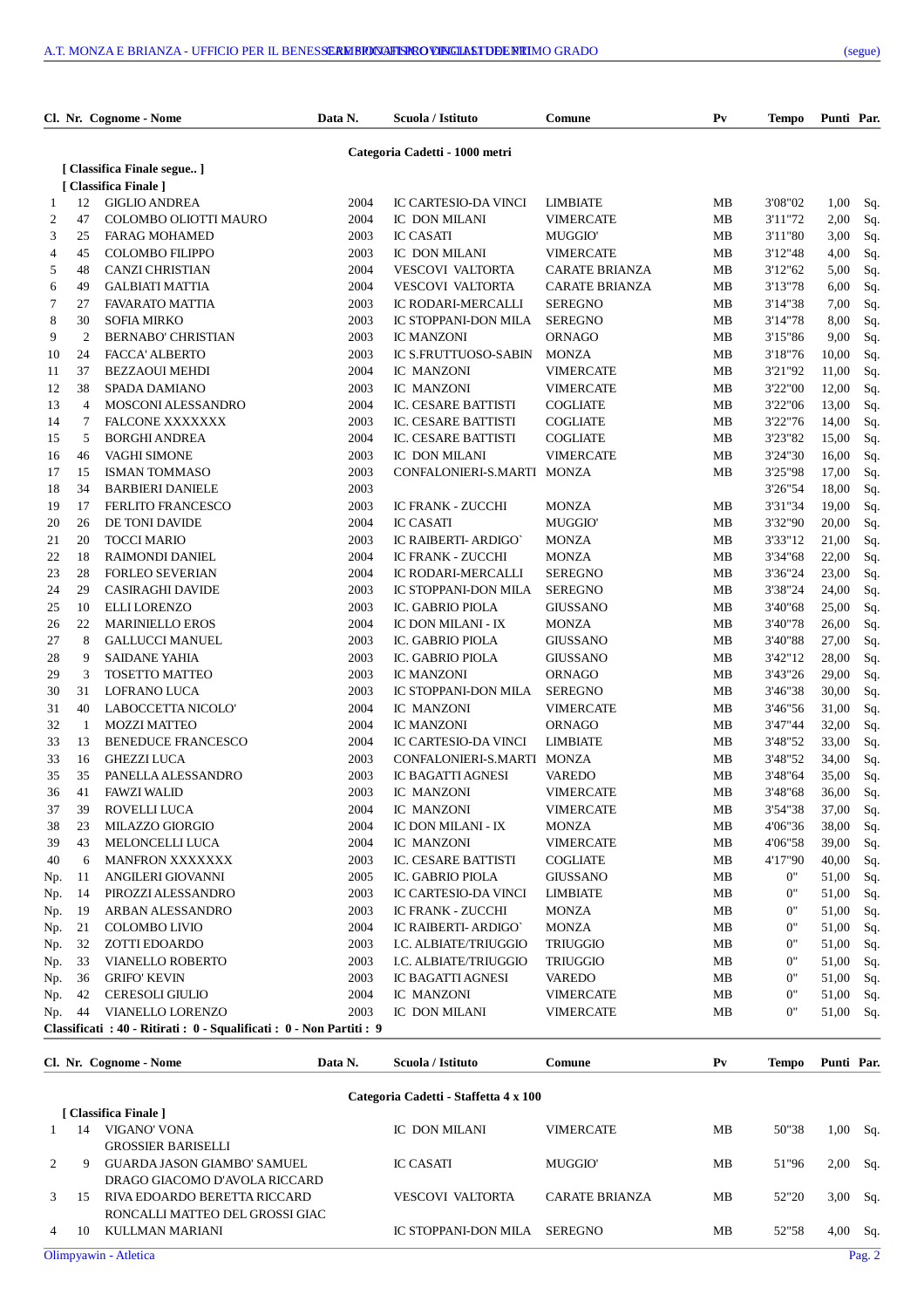|     |                | Cl. Nr. Cognome - Nome                                                | Data N. | Scuola / Istituto                     | Comune           | P <sub>V</sub> | <b>Tempo</b> | Punti Par. |     |
|-----|----------------|-----------------------------------------------------------------------|---------|---------------------------------------|------------------|----------------|--------------|------------|-----|
|     |                |                                                                       |         | Categoria Cadetti - Staffetta 4 x 100 |                  |                |              |            |     |
|     |                | [ Classifica Finale segue]                                            |         |                                       |                  |                |              |            |     |
|     |                | <b>LAMBRUGO SARTI</b>                                                 |         |                                       |                  |                |              |            |     |
| 5   | 8              | CALCAGNO CAZZANIGA                                                    |         | IC S.FRUTTUOSO-SABIN                  | <b>MONZA</b>     | <b>MB</b>      | 53"40        | 5,00       | Sq. |
|     |                | <b>MANCOSU ROVERE</b>                                                 |         |                                       |                  |                |              |            |     |
| 6   | 17             | XX XX                                                                 |         | <b>IC RODARI-MERCALLI</b>             | <b>SEREGNO</b>   | MB             | 53"72        | 6,00       | Sq. |
|     |                | XX XX                                                                 |         |                                       |                  |                |              |            |     |
| 6   | 7              | <b>SANVITO VERNIOLI</b>                                               |         | IC DON MILANI - IX                    | <b>MONZA</b>     | MB             | 53"72        | 7,00       | Sq. |
|     |                | <b>GABRIELE BESTETTI</b>                                              |         |                                       |                  |                |              |            |     |
| 8   | 1              | <b>CASTELLANO TURRI</b>                                               |         | <b>IC MANZONI</b>                     | <b>ORNAGO</b>    | MB             | 54"34        | 8,00       | Sq. |
|     |                | <b>SIRTORI SICA</b>                                                   |         |                                       |                  |                |              |            |     |
| 9   | 5.             | <b>GOBBI LORENZO NOTARO ALESSAND</b>                                  |         | <b>IC FRANK - ZUCCHI</b>              | <b>MONZA</b>     | MB             | 54"60        | 9,00       | Sq. |
|     |                | CICERI LORENZO TAIWO LEONARDI                                         |         |                                       |                  |                |              |            |     |
| 10  | 6              | <b>SOREN SCIANDRA</b>                                                 |         | IC RAIBERTI- ARDIGO'                  | <b>MONZA</b>     | MB             | 56"36        | 10,00      | Sq. |
|     |                | SACCHITELLI SACCARDO                                                  |         |                                       |                  |                |              |            |     |
| 11  | 12             | <b>DALBUONI GIORGI</b>                                                |         | IC BAGATTI AGNESI                     | <b>VAREDO</b>    | MB             | 56"54        | 11,00      | Sq. |
|     |                | MOLTENI LOSCALZO                                                      |         |                                       |                  |                |              |            |     |
| 12  | $\overline{2}$ | <b>FALBO PIUBENI</b>                                                  |         | <b>IC. CESARE BATTISTI</b>            | <b>COGLIATE</b>  | MB             | 56"96        | 12,00      | Sq. |
|     |                | <b>FALCONE SALA</b>                                                   |         |                                       |                  |                |              |            |     |
| 13  | 3              | <b>SARATI VINCOTTO</b>                                                |         | <b>IC CARTESIO-DA VINCI</b>           | <b>LIMBIATE</b>  | MB             | 58"56        | 13,00      | Sq. |
|     |                | <b>SIOLI AMOUSSOU</b>                                                 |         |                                       |                  |                |              |            |     |
| 14  | 13             | <b>SARTINI BEN HAMIDA</b>                                             |         | IC MANZONI                            | <b>VIMERCATE</b> | MB             | 58"94        | 14,00      | Sq. |
|     |                | MABINLANGAN DANGAJ                                                    |         |                                       |                  |                |              |            |     |
| Sql | $\overline{4}$ | FOSSATI POLINORI                                                      |         | CONFALONIERI-S.MARTI MONZA            |                  | MB             | 0"           | 18,00      | Sq. |
|     |                | <b>CRIPPA DASCOLA</b>                                                 |         |                                       |                  |                |              |            |     |
| Np. | 11             | <b>BARBIERI BELLUZZI</b>                                              |         | I.C. ALBIATE/TRIUGGIO                 | <b>TRIUGGIO</b>  | MB             | 0"           | 19,00      | Sq. |
|     |                | <b>MANGIA RIVA</b>                                                    |         |                                       |                  |                |              |            |     |
| Np. | 16             | XX XX                                                                 |         | IC. GABRIO PIOLA                      | <b>GIUSSANO</b>  | MB             | 0"           | 19,00      | Sq. |
|     |                | XX XX                                                                 |         |                                       |                  |                |              |            |     |
|     |                | Classificati : 14 - Ritirati : 0 - Squalificati : 1 - Non Partiti : 2 |         |                                       |                  |                |              |            |     |

| Cl. Nr. Cognome - Nome |                | Data N.                                                               | Scuola / Istituto | Comune                            | P <sub>V</sub>        | $Mis.P - F$ | Punti Par.               |       |     |
|------------------------|----------------|-----------------------------------------------------------------------|-------------------|-----------------------------------|-----------------------|-------------|--------------------------|-------|-----|
|                        |                |                                                                       |                   | Categoria Cadetti - Salto in Alto |                       |             |                          |       |     |
|                        | [ Finalisti ]  |                                                                       |                   |                                   |                       |             |                          |       |     |
| 1                      | 28             | RONCALLI MATTEO                                                       | 2003              | <b>VESCOVI VALTORTA</b>           | <b>CARATE BRIANZA</b> | MВ          | $1.62$ 3-05              | 1,00  | Sq. |
| 2                      | 11             | CAIANI GIANLUCA                                                       | 2004              | <b>IC FRANK - ZUCCHI</b>          | <b>MONZA</b>          | MB          | 1.56<br>$1 - 01$         | 2,00  | Sq. |
| 3                      | $\overline{2}$ | <b>SICA GIACOMO</b>                                                   | 2003              | <b>IC MANZONI</b>                 | ORNAGO                | MB          | 1.53<br>$2 - 01$         | 3,00  | Sq. |
| 4                      | 26             | <b>ZANINELLO BRUNO</b>                                                | 2003              | IC DON MILANI                     | <b>VIMERCATE</b>      | MB          | 1.53<br>$3-04$           | 4,00  | Sq. |
| 5                      | 27             | DE FAZIO FRANCESCO                                                    | 2003              | IC DON MILANI                     | <b>VIMERCATE</b>      | MB          | 1.50<br>$1 - 00$         | 5,00  | Sq. |
| 5                      | 3              | PIUBENI SIMONE                                                        | 2003              | <b>IC. CESARE BATTISTI</b>        | <b>COGLIATE</b>       | MB          | 1.50<br>$1 - 00$         | 6,00  | Sq. |
| 7                      | 22             | <b>DONO NICOLAS</b>                                                   | 2003              | IC STOPPANI-DON MILA              | <b>SEREGNO</b>        | MB          | 1.45 1-00                | 7,00  | Sq. |
| 8                      | 29             | <b>COLZANI RICCARDO</b>                                               | 2004              | <b>VESCOVI VALTORTA</b>           | <b>CARATE BRIANZA</b> | MB          | 1.45<br>$2 - 04$         | 8,00  | Sq. |
| 8                      | 16             | <b>BOGARELLI LUCA</b>                                                 | 2003              | IC DON MILANI - IX                | <b>MONZA</b>          | MB          | $2 - 04$<br>1.45         | 9,00  | Sq. |
| 10                     | 25             | <b>GIORGI DAVIDE</b>                                                  | 2003              | <b>IC BAGATTI AGNESI</b>          | <b>VAREDO</b>         | MB          | 1.45<br>$3-03$           | 10,00 | Sq. |
| 11                     | 19             | RADAELLI RICCARDO                                                     | 2003              | <b>IC CASATI</b>                  | MUGGIO'               | <b>MB</b>   | 1.45 3-04                | 11,00 | Sq. |
| 12                     | 1              | OGGIONNI RICCARDO                                                     | 2003              | <b>IC MANZONI</b>                 | ORNAGO                | MB          | 1.40<br>$1 - 00$         | 12,00 | Sq. |
| 13                     | 23             | <b>GALIMBERTI RICCARDO</b>                                            | 2003              | IC STOPPANI-DON MILA              | <b>SEREGNO</b>        | MB          | 1.40<br>$2 - 01$         | 13,00 | Sq. |
| 14                     | 15             | <b>BESTETTI MATTEO</b>                                                | 2004              | IC DON MILANI - IX                | <b>MONZA</b>          | <b>MB</b>   | 1.40<br>$3-02$           | 14,00 | Sq. |
| 15                     | 9              | <b>SCOTTI VITTORIO</b>                                                | 2003              | CONFALONIERI-S.MARTI              | <b>MONZA</b>          | <b>MB</b>   | 1.30<br>$1 - 00$         | 15,00 | Sq. |
| 15                     | 17             | MANCOSU ALESSANDRO                                                    | 2003              | IC S.FRUTTUOSO-SABIN              | <b>MONZA</b>          | <b>MB</b>   | 1.30<br>$1 - 00$         | 16,00 | Sq. |
| 17                     | $\overline{4}$ | PALMERI SIMONE                                                        | 2003              | IC. CESARE BATTISTI               | <b>COGLIATE</b>       | <b>MB</b>   | 1.30 2-01                | 17,00 | Sq. |
| 18                     | 18             | NIKA MARKO                                                            | 2003              | <b>IC CASATI</b>                  | <b>MUGGIO</b>         | MB          | 1.30<br>$2 - 02$         | 18,00 | Sq. |
| 19                     | 10             | <b>DASCOLA LORIS</b>                                                  | 2004              | CONFALONIERI-S.MARTI              | <b>MONZA</b>          | MB          | 1.20<br>$1 - 00$         | 19,00 | Sq. |
| 20                     | 20             | PIVETTI DAVIDE ANDREA                                                 | 2003              | <b>IC RODARI-MERCALLI</b>         | <b>SEREGNO</b>        | <b>MB</b>   | 1.20<br>$2 - 01$         | 20,00 | Sq. |
| 21                     | 5              | POZZI TOMMASO                                                         | 2003              | IC. GABRIO PIOLA                  | <b>GIUSSANO</b>       | <b>MB</b>   | 1.20 3-02                | 21,00 | Sq. |
| Rit                    | 7              | <b>TERCHILA EMANOIL</b>                                               | 2003              | <b>IC CARTESIO-DA VINCI</b>       | <b>LIMBIATE</b>       | <b>MB</b>   | $\overline{\phantom{a}}$ | 30,00 | Sq. |
| Rit                    | 8              | <b>SIOLI LUCA</b>                                                     | 2003              | IC CARTESIO-DA VINCI              | <b>LIMBIATE</b>       | MB          | $\overline{\phantom{a}}$ | 30,00 | Sq. |
| Rit                    | 21             | LA MANNA FILIPPO                                                      | 2003              | IC RODARI-MERCALLI                | <b>SEREGNO</b>        | MB          | $\overline{\phantom{a}}$ | 30,00 | Sq. |
| Np.                    | 6              | <b>ZAPPA MATTEO</b>                                                   | 2003              | IC. GABRIO PIOLA                  | <b>GIUSSANO</b>       | MВ          | $\overline{\phantom{a}}$ | 31,00 | Sq. |
| Np.                    | 12             | <b>CICERI LORENZO</b>                                                 | 2003              | <b>IC FRANK - ZUCCHI</b>          | <b>MONZA</b>          | MВ          | $\overline{\phantom{a}}$ | 31,00 | Sq. |
| Np.                    | 13             | <b>TOFFANIN MATTEO</b>                                                | 2004              | IC RAIBERTI- ARDIGO'              | <b>MONZA</b>          | MB          | $\overline{\phantom{a}}$ | 31,00 | Sq. |
| Np.                    | 14             | <b>MANDUCI NICOLO'</b>                                                | 2004              | IC RAIBERTI- ARDIGO`              | <b>MONZA</b>          | MB          | $\overline{\phantom{a}}$ | 31,00 | Sq. |
| Np.                    | 24             | ANTEGHINI ALBERTO                                                     | 2004              | I.C. ALBIATE/TRIUGGIO             | <b>TRIUGGIO</b>       | <b>MB</b>   |                          | 31,00 | Sq. |
|                        |                | Classificati : 21 - Ritirati : 3 - Squalificati : 0 - Non Partiti : 5 |                   |                                   |                       |             |                          |       |     |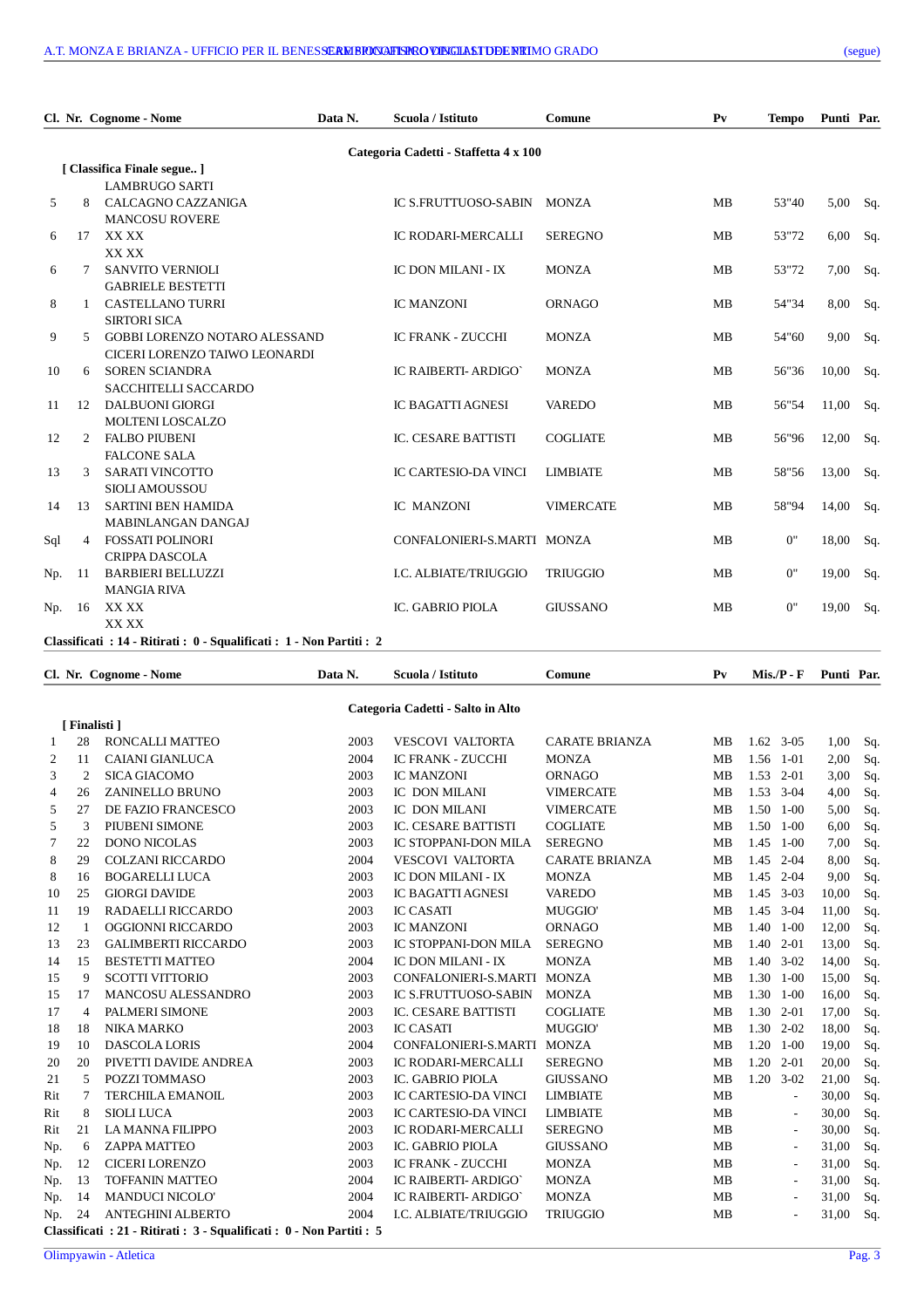|        |                | Cl. Nr. Cognome - Nome                                                | Data N.      | Scuola / Istituto                          | Comune                             | P <sub>V</sub> | Mis./2 $\degree$ M. |      | Punti Par.          |            |
|--------|----------------|-----------------------------------------------------------------------|--------------|--------------------------------------------|------------------------------------|----------------|---------------------|------|---------------------|------------|
|        |                | [ Finalisti segue ]                                                   |              | Categoria Cadetti - Salto in Lungo         |                                    |                |                     |      |                     |            |
|        |                | Cl. Nr. Cognome - Nome                                                | Data N.      | Scuola / Istituto                          | Comune                             | P <sub>V</sub> | Mis./2 $\degree$ M. |      | Punti Par.          |            |
|        |                |                                                                       |              |                                            |                                    |                |                     |      |                     |            |
|        |                |                                                                       |              | Categoria Cadetti - Salto in Lungo         |                                    |                |                     |      |                     |            |
|        | [Finalisti]    |                                                                       |              |                                            |                                    |                |                     |      |                     |            |
| 1      | 23             | <b>CORRADO ELIA</b>                                                   | 2003         | <b>IC STOPPANI-DON MILA</b>                | <b>SEREGNO</b>                     | MB             | 4.74                |      | 1,00                | Sq.        |
| 2      | 31             | <b>GROSSIER LUCA</b>                                                  | 2004         | IC DON MILANI                              | <b>VIMERCATE</b>                   | MB             | 4.71                |      | 2,00                | Sq.        |
| 3      | 16             | <b>BACCO ANDREA</b>                                                   | 2003         | IC DON MILANI - IX                         | <b>MONZA</b>                       | MB             | 4.61                |      | 3,00                | Sq.        |
| 4      | -1             | <b>SIRTORI LEONARDO</b>                                               | 2003         | <b>IC MANZONI</b>                          | <b>ORNAGO</b>                      | MB             | 4.57                | 4.46 | 4,00                | Sq.        |
| 5      | 11             | <b>TRICOMI EUGENIO</b>                                                | 2003         | CONFALONIERI-S.MARTI MONZA                 |                                    | <b>MB</b>      | 4.57                | 4.42 | 5,00                | Sq.        |
| 6      | 33             | DEL GROSSI GIACOMO                                                    | 2003         | <b>VESCOVI VALTORTA</b>                    | <b>CARATE BRIANZA</b>              | MB             | 4.49                |      | 6,00                | Sq.        |
| 7      | 22<br>32       | <b>CUGOLA GABRIELE</b><br><b>MAURI RICCARDO</b>                       | 2004         | IC RODARI-MERCALLI<br><b>IC DON MILANI</b> | <b>SEREGNO</b>                     | MB             | 4.41<br>4.37        |      | 7,00                | Sq.        |
| 8<br>9 | 17             | <b>GABRIELE GIACOMO</b>                                               | 2003<br>2003 | IC DON MILANI - IX                         | <b>VIMERCATE</b><br><b>MONZA</b>   | MB<br>MB       | 4.35                |      | 8,00<br>9,00        | Sq.        |
| 10     | 29             |                                                                       |              |                                            |                                    | MB             | 4.31                |      |                     | Sq.        |
| 11     | 19             | <b>MABILANGAN JONATHAN</b><br><b>GIAMBO' SAMUEL</b>                   | 2003<br>2004 | IC MANZONI<br><b>IC CASATI</b>             | <b>VIMERCATE</b><br><b>MUGGIO'</b> | MB             | 4.29                |      | 10,00               | Sq.        |
| 12     | 24             | RUMBOLO XXXXXXXX                                                      | 2003         | IC STOPPANI-DON MILA                       | <b>SEREGNO</b>                     | MB             | 4.25                |      | 11,00<br>4.22 12,00 | Sq.<br>Sq. |
| 13     | 15             | <b>SCIANDRA STEFANO</b>                                               | 2003         | IC RAIBERTI- ARDIGO'                       | <b>MONZA</b>                       | MB             | 4.25                |      | 3.91 13,00          | Sq.        |
| 14     | 14             | SOREN PAOLO                                                           | 2003         | IC RAIBERTI- ARDIGO'                       | <b>MONZA</b>                       | MB             | 4.09                |      | 14,00               | Sq.        |
| 15     | 21             | <b>MORETTA MARCO</b>                                                  | 2003         | IC RODARI-MERCALLI                         | <b>SEREGNO</b>                     | MB             | 4.00                |      | 15,00               | Sq.        |
| 16     | 18             | <b>BERTAGNOLLI ALESSIO</b>                                            | 2004         | <b>IC S.FRUTTUOSO-SABIN</b>                | <b>MONZA</b>                       | MB             | 3.99                |      | 16,00               | Sq.        |
| 17     | 27             | <b>CANNAVO' CRISTIAN</b>                                              | 2003         | IC BAGATTI AGNESI                          | <b>VAREDO</b>                      | MB             | 3.96                |      | 17,00               | Sq.        |
| 18     | 12             | MONGUZZI FEDERICO                                                     | 2003         | IC FRANK - ZUCCHI                          | <b>MONZA</b>                       | MB             | 3.95                |      | 18,00               | Sq.        |
| 19     | $\overline{4}$ | VAGO NICOLO'                                                          | 2003         | IC. CESARE BATTISTI                        | <b>COGLIATE</b>                    | MB             | 3.88                |      | 19,00               | Sq.        |
| 20     | 8              | <b>HIRRI MOHAMED</b>                                                  | 2004         | <b>IC CARTESIO-DA VINCI</b>                | LIMBIATE                           | MB             | 3.84                |      | 3.51 20,00          | Sq.        |
| 21     | 34             | <b>TREMOLADA ALBERTO</b>                                              | 2004         | <b>VESCOVI VALTORTA</b>                    | <b>CARATE BRIANZA</b>              | <b>MB</b>      | 3.84                |      | 21,00               | Sq.        |
| 22     | 20             | <b>INCANI GABRIELE</b>                                                | 2003         | <b>IC CASATI</b>                           | <b>MUGGIO</b>                      | MB             | 3.76                |      | 22,00               | Sq.        |
| 23     | 9              | <b>MANTA EDUARD</b>                                                   | 2003         | IC CARTESIO-DA VINCI                       | <b>LIMBIATE</b>                    | MB             | 3.73                |      | 23,00               | Sq.        |
| 24     | $\overline{2}$ | PORTARO MATTIA                                                        | 2003         | <b>IC MANZONI</b>                          | <b>ORNAGO</b>                      | MB             | 3.65                |      | 24,00               | Sq.        |
| 25     | 28             | KANDEBAN ATCHAYAN                                                     | 2003         | <b>IC BAGATTI AGNESI</b>                   | <b>VAREDO</b>                      | MB             | 3.61                |      | 25,00               | Sq.        |
| 26     | $\tau$         | ANGILERI XXXXXXX                                                      | 2003         | IC. GABRIO PIOLA                           | <b>GIUSSANO</b>                    | <b>MB</b>      | 3.57                |      | 3.50 26,00          | Sq.        |
| 27     | 5              | <b>REDAELLI FILIPPO</b>                                               | 2004         | IC. GABRIO PIOLA                           | <b>GIUSSANO</b>                    | MB             | 3.57                |      | 3.32 27,00          | Sq.        |
| 28     | 3              | <b>MAISANO LORENZO</b>                                                | 2004         | IC. CESARE BATTISTI                        | <b>COGLIATE</b>                    | MB             | 3.55                |      | 28,00               | Sq.        |
| 29     | 6              | <b>ROSU CIUCHES FABRIZIO</b>                                          | 2004         | IC. GABRIO PIOLA                           | <b>GIUSSANO</b>                    | MB             | 3.47                |      | 29,00               | Sq.        |
| Np.    | 10             | <b>CRIPPA CHRISTIAN</b>                                               | 2004         | CONFALONIERI-S.MARTI MONZA                 |                                    | MB             |                     |      | 36,00               | Sq.        |
| Np.    |                | 13 MANES GABRIELE                                                     | 2003         | IC FRANK - ZUCCHI                          | <b>MONZA</b>                       | MB             |                     |      | 36,00 Sq.           |            |
|        | Np. 25         | <b>BELLUZZI PAOLO</b>                                                 | 2004         | I.C. ALBIATE/TRIUGGIO                      | <b>TRIUGGIO</b>                    | MВ             |                     |      | 36,00 Sq.           |            |
|        | Np. 26         | <b>GIOVANARDI MARCO</b>                                               | 2004         | I.C. ALBIATE/TRIUGGIO                      | <b>TRIUGGIO</b>                    | MB             |                     |      | 36,00               | Sq.        |
|        | Np. 30         | DANGAJ DAVID QEMAL                                                    | 2003         | IC MANZONI                                 | <b>VIMERCATE</b>                   | MB             |                     |      | 36,00               | Sq.        |
|        |                | Classificati : 29 - Ritirati : 0 - Squalificati : 0 - Non Partiti : 5 |              |                                            |                                    |                |                     |      |                     |            |
|        |                | Cl. Nr. Cognome - Nome                                                | Data N.      | Scuola / Istituto                          | Comune                             | $P_{V}$        | $Mis./2^{\circ} M.$ |      | Punti Par.          |            |
|        |                |                                                                       |              |                                            |                                    |                |                     |      |                     |            |
|        | [Finalisti]    |                                                                       |              | Categoria Cadetti - Getto del Peso Kg. 4   |                                    |                |                     |      |                     |            |
| 1      | 24             | LAMBRUGO ANTHENEN                                                     | 2003         | IC STOPPANI-DON MILA                       | <b>SEREGNO</b>                     |                | MB 11.62            |      | 1,00                | Sq.        |
| 2      | 13             | <b>ARTONI STEFANO</b>                                                 | 2003         | IC FRANK - ZUCCHI                          | <b>MONZA</b>                       |                | MB 10.19            |      | 2,00                | Sq.        |
| 3      | 3              | <b>SUPPA GABRIELE</b>                                                 | 2003         | IC. CESARE BATTISTI                        | <b>COGLIATE</b>                    | MВ             | 9.50                |      | 3,00                | -Sq.       |
| 4      | 21             | <b>FASOLINI MATTEO</b>                                                | 2003         | <b>IC CASATI</b>                           | <b>MUGGIO</b>                      | MВ             | 9.41                |      | 4,00                | Sq.        |
| 5      | 19             | CALCAGNO GABRIELE                                                     | 2003         | <b>IC S.FRUTTUOSO-SABIN</b>                | <b>MONZA</b>                       | MВ             | 9.36                |      | 5,00                | Sq.        |
| 6      | 17             | <b>TOSINI FEDERICO</b>                                                | 2003         | IC DON MILANI - IX                         | <b>MONZA</b>                       | MВ             | 8.90                |      | 6,00                | Sq.        |
| 7      | 33             | <b>ECCER MATTIA</b>                                                   | 2003         | IC DON MILANI                              | <b>VIMERCATE</b>                   | MB             | 8.86                |      |                     | 7,00 Sq.   |
| 8      | 32             | XHAFERAJ MARK                                                         | 2003         | IC DON MILANI                              | <b>VIMERCATE</b>                   | MB             | 8.81                |      |                     | 8,00 Sq.   |

 9 30 RAMCAJ MISIR 2003 IC MANZONI VIMERCATE MB 8.78 9,00 Sq. 10 35 LONGONI GABRIELE 2003 VESCOVI VALTORTA CARATE BRIANZA MB 8.52 10,00 Sq. 11 6 DI GIOVANNI ALESSANDRO 2003 IC. GABRIO PIOLA GIUSSANO MB 8.49 11,00 Sq. 12 34 BERETTA RICCARDO 2003 VESCOVI VALTORTA CARATE BRIANZA MB 8.30 12,00 Sq. 13 20 RAINI ANDREA 2003 IC S.FRUTTUOSO-SABIN MONZA MB 8.22 13,00 Sq. 14 1 AMELIO SIMONE 2003 IC MANZONI ORNAGO MB 8.21 14,00 Sq. 15 25 FARINA NICOLO' 2003 IC STOPPANI-DON MILA SEREGNO MB 8.15 15,00 Sq. 16 4 GIACUMBO CLAUDIO 2003 IC. CESARE BATTISTI COGLIATE MB 7.92 16,00 Sq. 17 14 CIAPARRONE MARCO 2003 IC FRANK - ZUCCHI MONZA MB 7.84 17,00 Sq.<br>18 18 ARGANTE RICCARDO 2003 IC DON MILANI - IX MONZA MB 7.82 18,00 Sq.

18 18 ARGANTE RICCARDO 2003 IC DON MILANI - IX